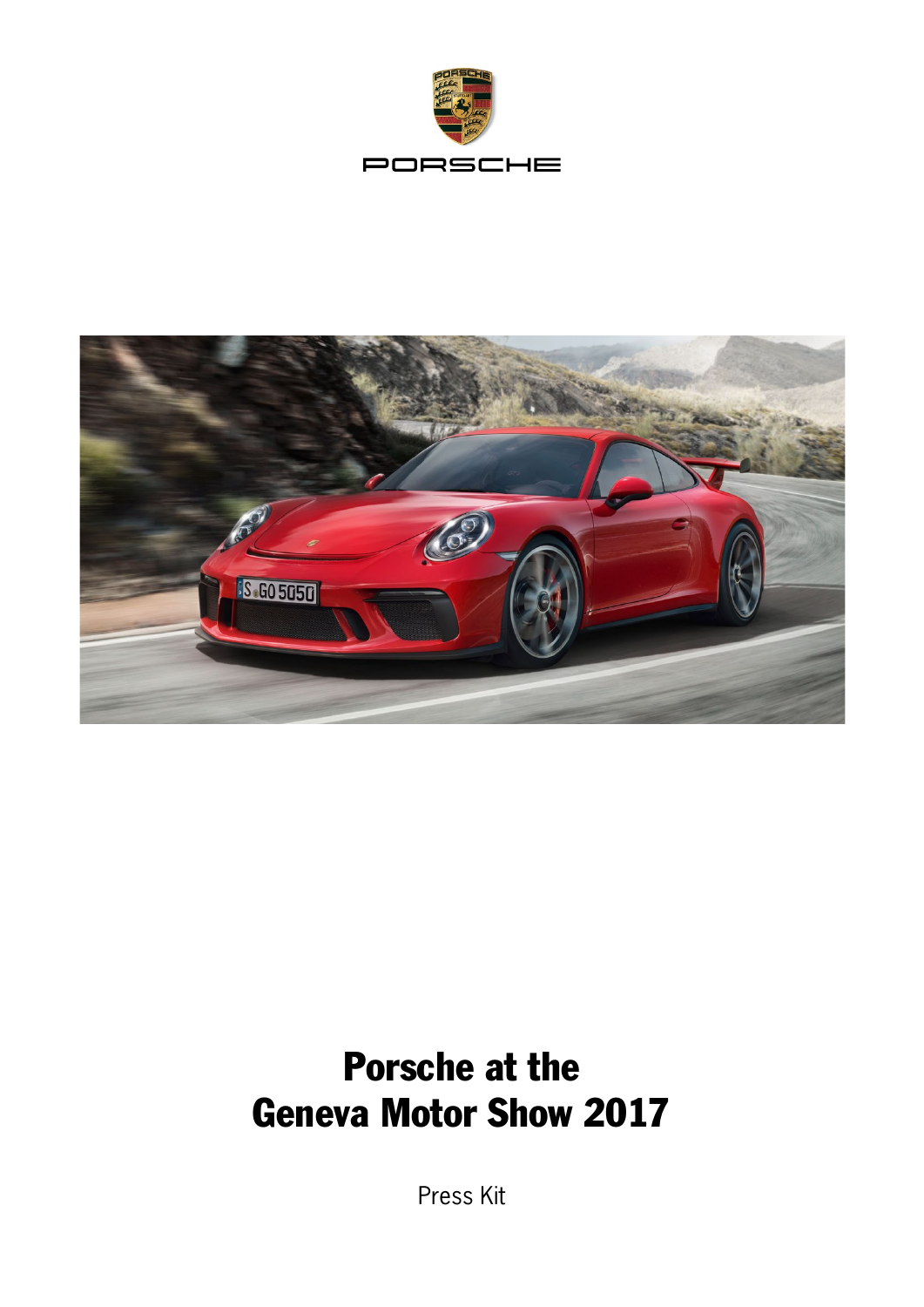# **Contents**

| Porsche at the Geneva Motor Show 2017                                   |    |
|-------------------------------------------------------------------------|----|
| New Panamera and 911 models celebrate world première                    | 4  |
| New sportscar line with additional usability: Panamera Sport Turismo    | 4  |
| With the concept of the 918 Spyder: Panamera Turbo S E-Hybrid           | 5  |
| From everyday driving to the race track: The new 911 GT3 with 500 hp    | 5  |
| More sports power: The new Porsche 911 GTS models                       | 6  |
| Exclusive new model for China: Panamera Executive                       | 6  |
| Porsche in Switzerland: Another consecutive record year                 | 6  |
| New body version of the Porsche Panamera                                |    |
| World première in Geneva: Sport Turismo expands the Panamera model line | 8  |
| The design and concept of an all-round sportscar                        | 9  |
| First adaptively extendible roof spoiler in the segment                 | 9  |
| Three seats in redesigned rear                                          | 10 |
| Five engines at market launch                                           | 10 |
| Second hybrid model of the Porsche Panamera launched                    |    |
| Turbo S E-Hybrid becomes the strongest model in the Panamera line       | 12 |
| Unique drive concept with V8 engine and electric motor                  | 12 |
| Three-way combination of sportscar performance,                         |    |
| comfort on long trips and efficiency                                    | 13 |
| Début with two wheelbases                                               | 13 |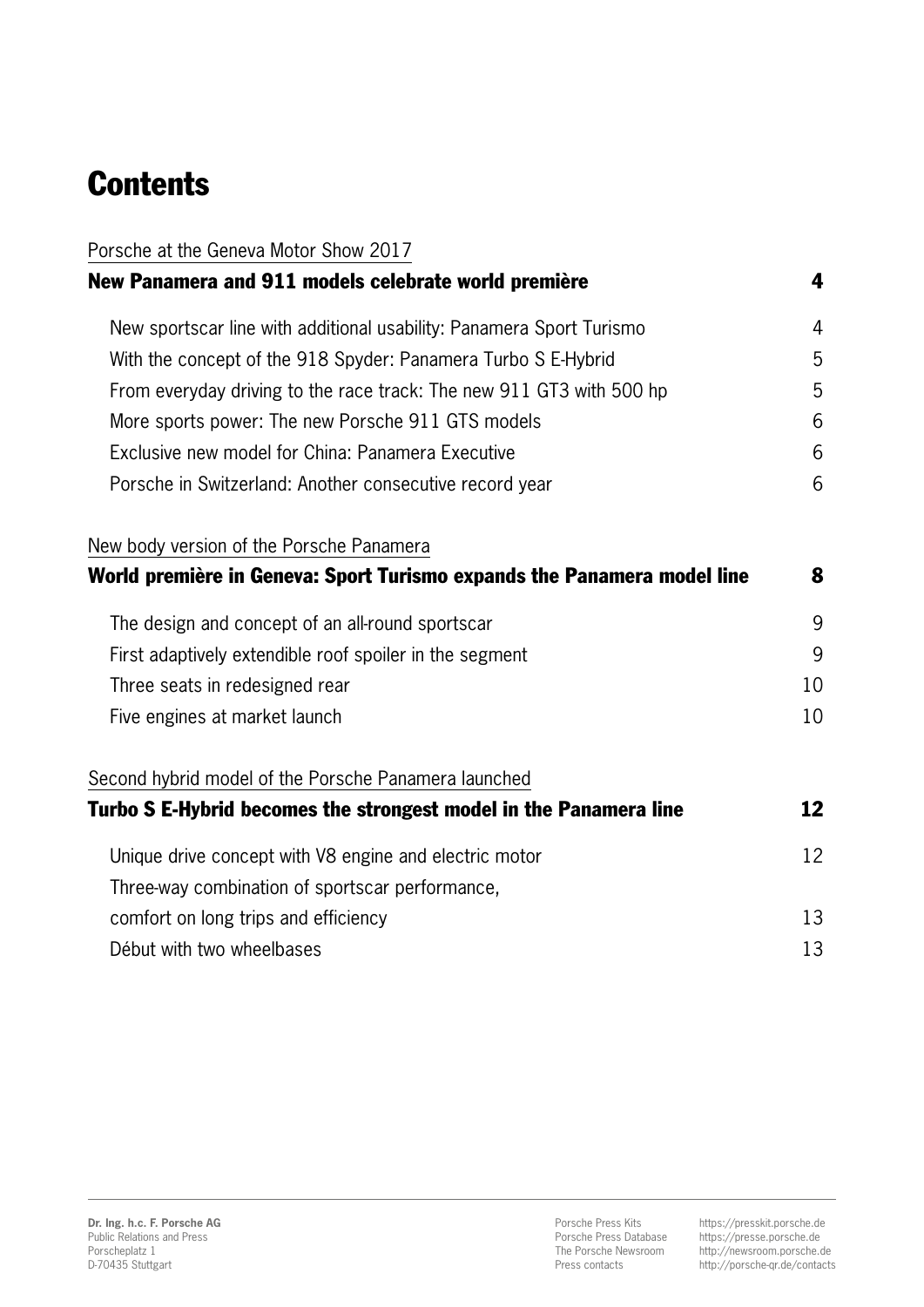# **Contents**

| More powerful naturally aspirated engine and chassis from motorsport                |    |
|-------------------------------------------------------------------------------------|----|
| A 911 for the road and track – the new Porsche 911 GT3                              | 15 |
| Fast on the corners, stable on the straights: Rigid chassis with rear-axle steering | 15 |
| Interior: Experience centre for exceptional driving dynamics                        | 16 |
| Porsche Track Precision app as standard                                             | 16 |
| Market launch and prices                                                            | 16 |
| A sporty new addition to the Porsche 911 family                                     |    |
| Dynamic, comfortable and efficient – the new Porsche 911 GTS models                 | 17 |
| More power for more performance                                                     | 17 |
| Typical GTS: Numerous black elements both inside and out                            | 18 |
| New Porsche Track Precision app and high-quality equipment                          | 18 |
| <b>Fuel consumption and emissions</b>                                               | 19 |

08/2017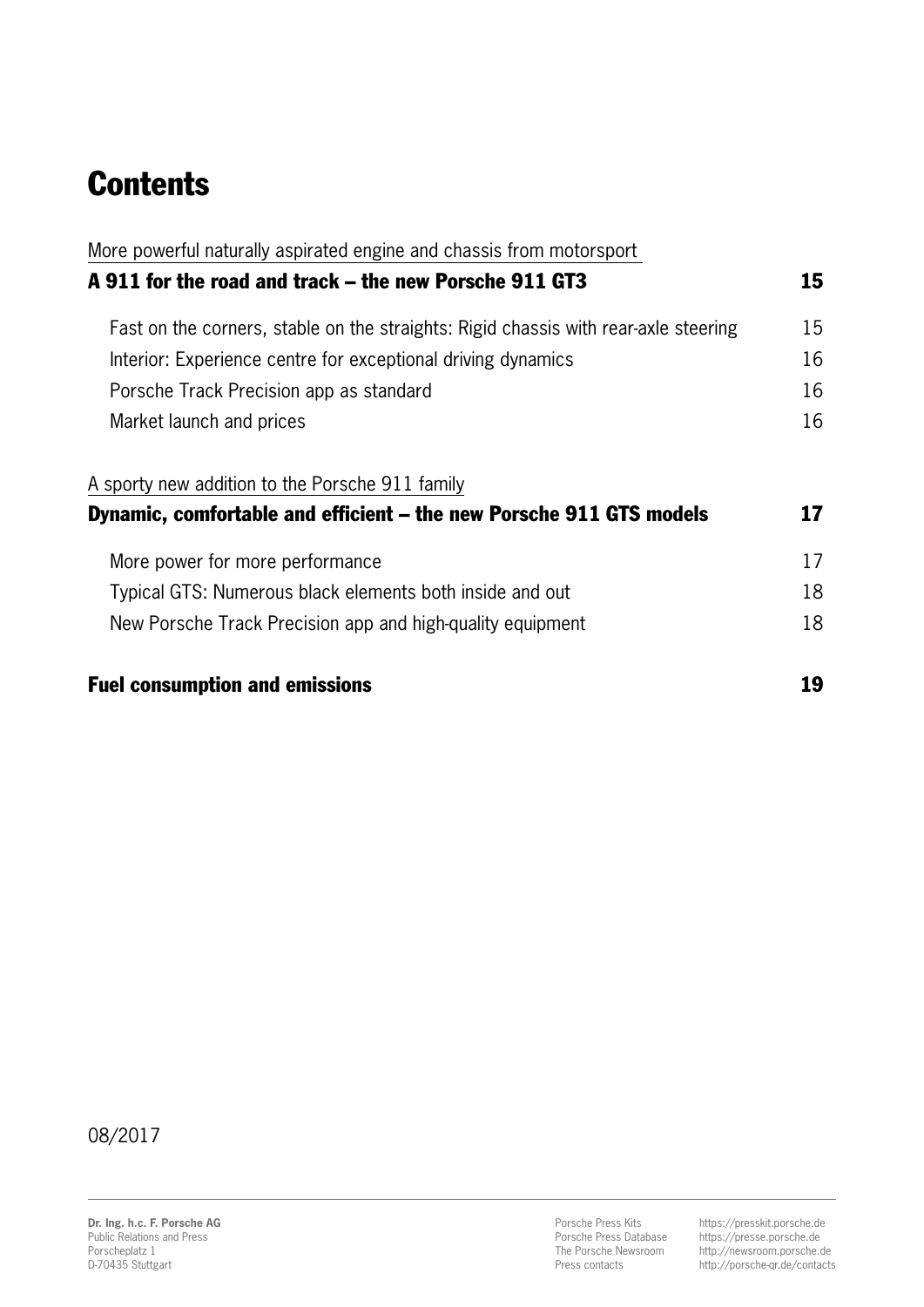# New Panamera and 911 models celebrate world première

Geneva. Porsche launches into spring 2017 with three spectacular world premières. At the 87th Geneva International Motor Show (March 7 to 19, 2017), the sportscar manufacturer presents the Panamera Sport Turismo – a new body version of the Gran Turismo family and a first in the segment. With a unique design, more space for passengers and luggage as well as a larger tailgate, the model line increases the spread between sporty elegance and practical everyday usability. The new Panamera Turbo S E-Hybrid represents another highlight. With the second hybrid version of the Panamera (system power 500 kW/680 hp), Porsche positions a plug-in hybrid as the top model of a model line for the first time. Power as passion is also a key feature of the motorsport-derived 911 GT3. In the new generation of the radical 911, the connection between everyday driving and the racetrack is even more intense. The central focus of the enhanced model is the newly developed high-revving naturally aspirated engine with 368 kW (500 hp). The 911 GTS models also celebrate their first exhibition appearances.

# New sportscar line with additional usability: Panamera Sport Turismo

Porsche continues to develop the Panamera idea. The Panamera Sport Turismo celebrates its world première as the second body version of the line. The four-door model combines the Porsche design DNA with an increased multi-use space. Leading back from the B-pillar, the roof line of the Sport Turismo is straighter than that of the coupé-style sports saloon. The elegant appearance of the vehicle thus encompasses more room for passengers and luggage (4+1 seating concept). Thanks to the large, electronically controlled tailgate, the new version is easily able to hold large sports equipment as well as luggage for the holidays. Meanwhile, the sportscar character of the Gran Turismo remains unaltered – both body lines build on the same technical basis. The market launch of the Panamera Sport Turismo is scheduled for autumn 2017. The model range initially comprises five powertrain and output types: Panamera 4, Panamera 4S, Panamera 4S Diesel, Panamera 4 E-Hybrid and Panamera Turbo.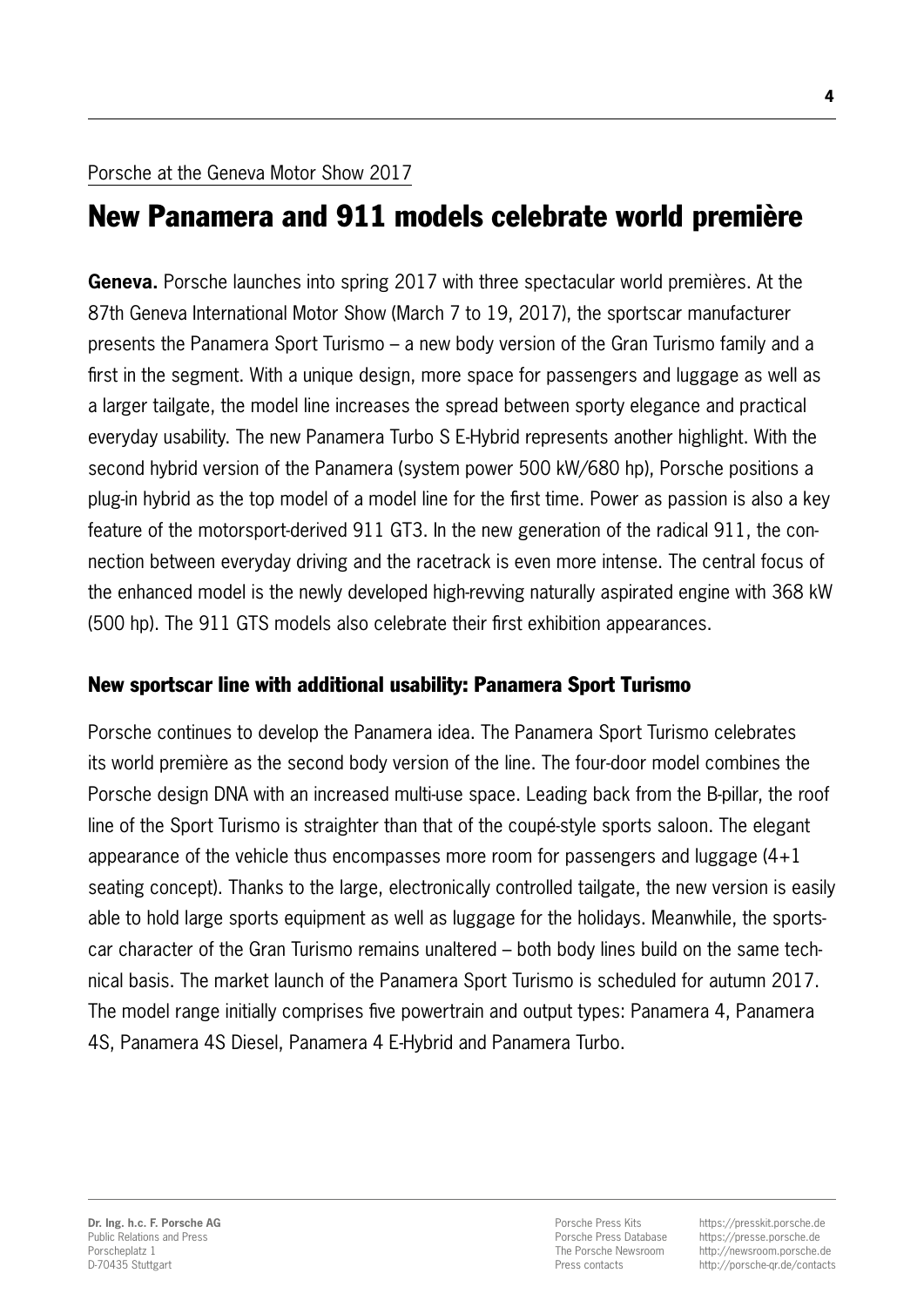### With the concept of the 918 Spyder: Panamera Turbo S E-Hybrid

The combination of powerful V8 engine and high torque electric drive made the Porsche 918 Spyder the fastest super sportscar on the Nürburgring in 2013. Now the Panamera Turbo S E-Hybrid is taking over this concept and with it the current pole position as the most powerful hybrid saloon in the world. The combined power of the eight-cylinder engine (404 kW/550 hp) and the 100-kW (136-hp) electric motor stands alongside an average fuel consumption (NEDC) of 2.9 l/100 km and electricity consumption of 16.2 kWh/100 km. Its acceleration from zero to 100 km/h in 3.4 seconds ranks it in the top class of sportscars, while at the same time the fully charged plug-in hybrid can glide in fully electric mode for up to 50 km. In terms of the chassis, the skill of the top Panamera extends from the dynamic cornering of a sportscar to the comfort of a luxury saloon. The principle of spread pushes its boundaries in many directions at once. With the Panamera Turbo S E-Hybrid, Porsche makes it clear that electromobility is a firm factor in the continuing development of peak sports performance. The new top model of the Panamera model line will offer the choice of two wheelbases right from the start, and its market launch is in July 2017.

## From everyday driving to the race track: The new 911 GT3 with 500 hp

More power, more speed, more precision: With the 911 GT3, the Porsche motorsport department has created a new ruler of the racetrack, which, thanks to being road-approved, can roll up under its own power. At the heart of the radical 911 is the new four-litre flat engine with 368 kW (500 hp), a virtually unaltered racing engine from the 911 GT3 Cup. A feature that will be important to purists is the optional six-speed sports transmission, available for the first time in addition to the standard Porsche double-clutch transmission (PDK). In a further improvement to the driving dynamics, the responsiveness of the PASM chassis with rear axle steering has again been optimised. With PDK, this model accelerates from zero to 100 km/h in 3.4 seconds. Its top speed stands at 318 km/h, and with manual transmission at 320 km/h. Visually, the 911 GT3 is the opposite of shy and retiring: The dominant rear wing stands higher than ever in the air flow and large air intakes and outlets in the front, bonnet and rear end are testament to consistent motorsport aerodynamics. The market launch of the new 911 GT3 begins from mid-June 2017.

Porsche Press Kits Porsche Press Database The Porsche Newsroom Press contacts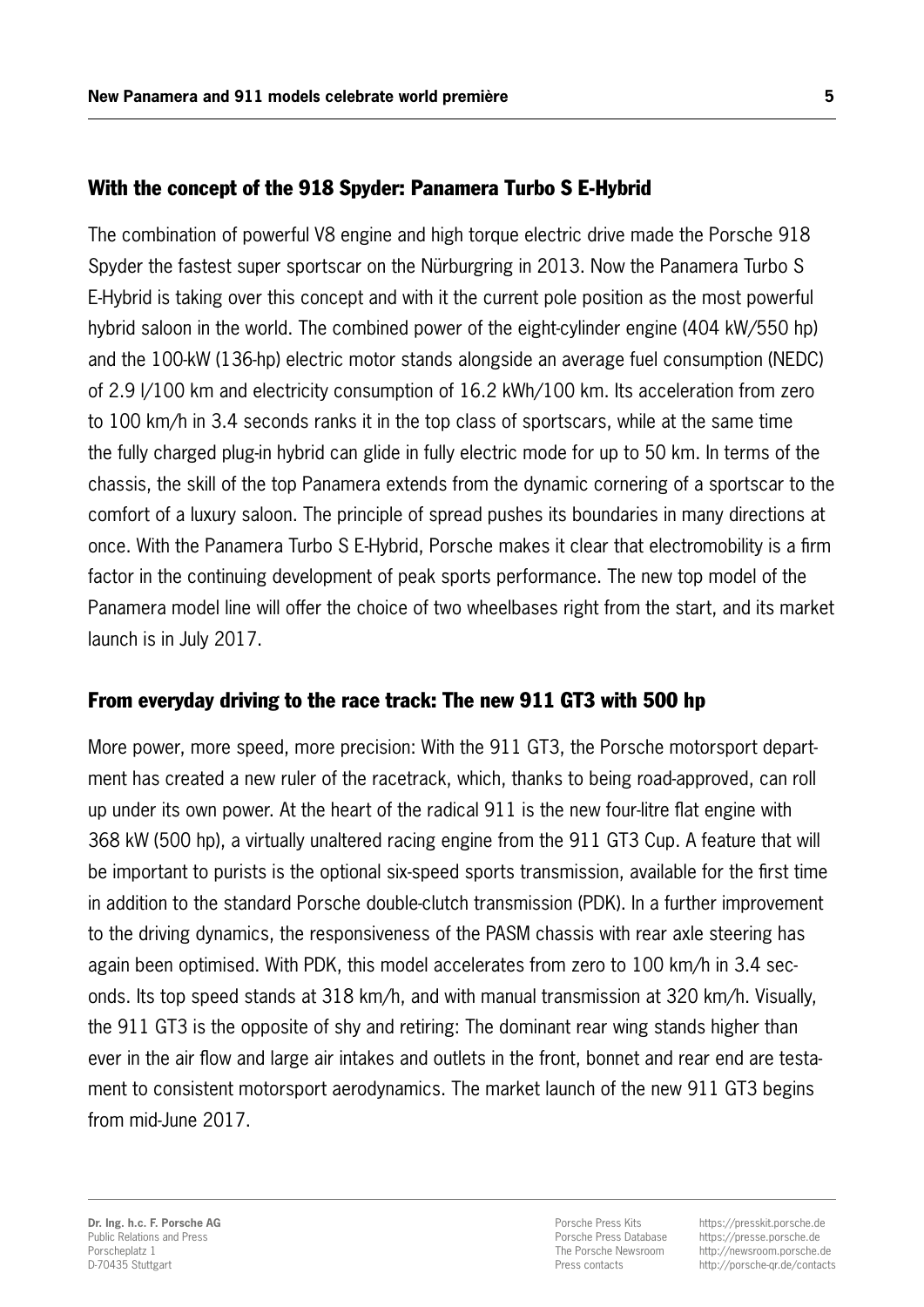#### More sports power: The new Porsche 911 GTS models

For 911 customers particularly looking for power, Porsche adds another chapter to the history of the GTS sportscar with five new models. They comprise a coupé and cabriolet with rear-wheel or all-wheel drive as well as the 911 Targa 4 GTS. All share an enhanced engine achieving 331 kW (450 hp), the wide body of the all-wheel model, the PASM sports chassis and a specially designed interior. Newly developed turbochargers raise the power of the three-litre six-cylinder by 22 kW (30 hp) in comparison to the engine of the 911 Carrera and Targa S models. A low front spoiler and increased rear spoiler extension height further reduce the lift forces on the front and rear axle compared to the Carrera S models. Black design elements and the likewise black painted 20-inch wheels with central lock, as well as GTS lettering on the doors, characterise the unique appearance of the new models. Delivery of the first 911 GTS is beginning now.

#### Exclusive new model for China: Panamera Executive

With the start of the Geneva International Motor Show, Porsche is also extending the Panamera Executive model range in China: Exclusively for the Chinese market, from October 2017 there will be a rear-wheel-drive long version of the successful sports saloon Panamera. The new Panamera Executive with three-litre V6 turbo engine (243 kW / 330 hp) offers Chinese customers an attractively priced entrance into the highly luxurious versions of the Gran Turismo with long wheelbase (an increase of 150 millimetres). Together with the equally new Panamera Turbo S E-Hybrid Executive, the model complements the Executive versions in China: the Panamera Turbo Executive (404 kW / 550 hp), the Panamera 4S Executive (324 kW / 440 hp), Panamera 4 E-Hybrid Executive (340 kW / 462 hp) and the Panamera 4 Executive (243 kW / 330 hp).

#### Porsche in Switzerland: Another consecutive record year

Porsche has been selling sportscars in Switzerland for 65 years – a lasting friendship that always brings new highlights: In 2016 the company delivered 3,970 vehicles, almost four per cent more than in the previous year and a new record. The most successful model line was the Macan with 1,650 new vehicles, followed by the 911 with 1,050 units. On the classic market

Porsche Press Kits Porsche Press Database The Porsche Newsroom Press contacts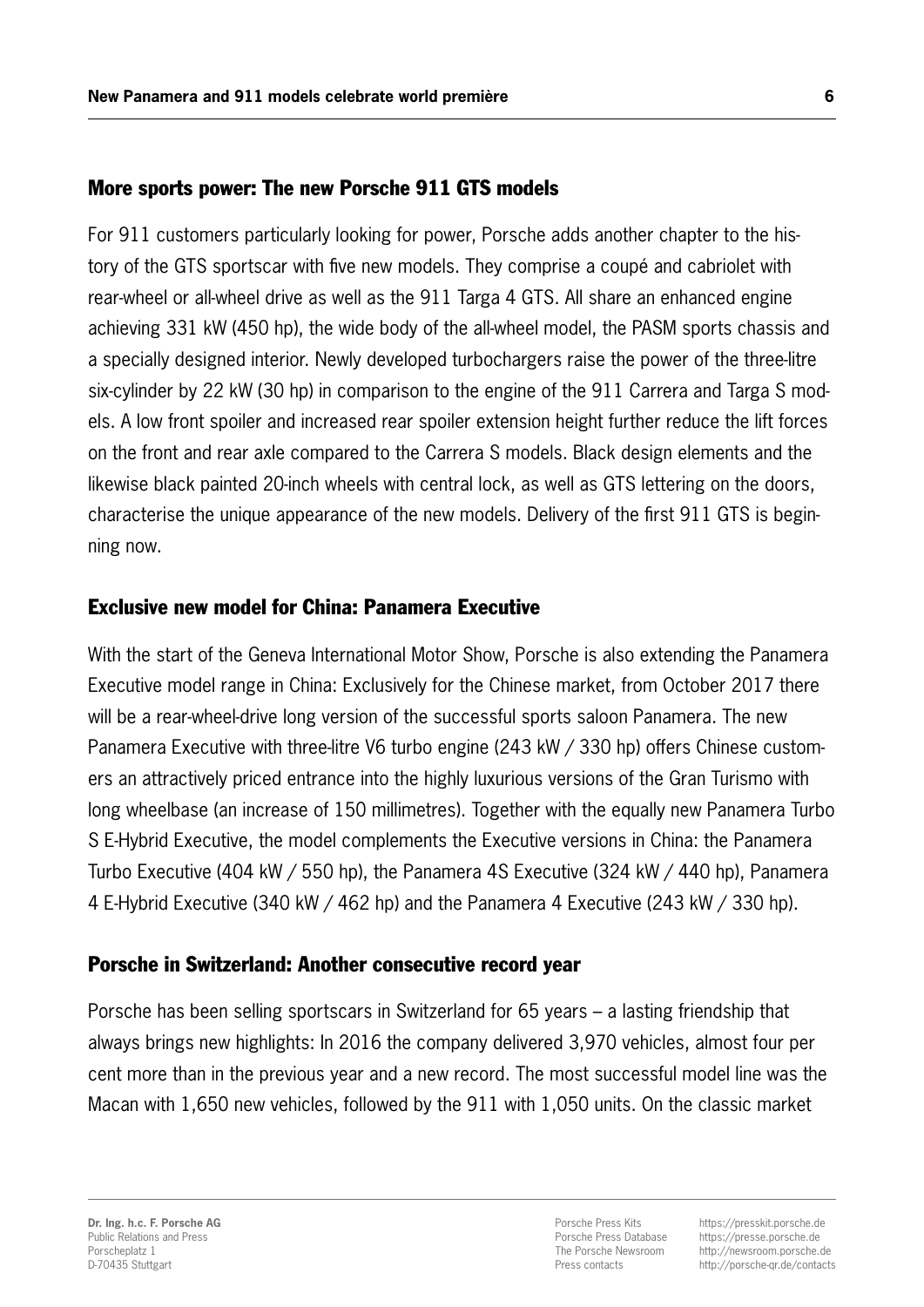for all-wheel-drive vehicles, the 911 Carrera 4S was particularly in demand. In addition, the Swiss customers of Porsche demonstrated that they are open to plug-in future technology: Nearly 30 per cent of the 682 Cayennes delivered were sold with hybrid drive.

Porsche Press Kits Porsche Press Database The Porsche Newsroom Press contacts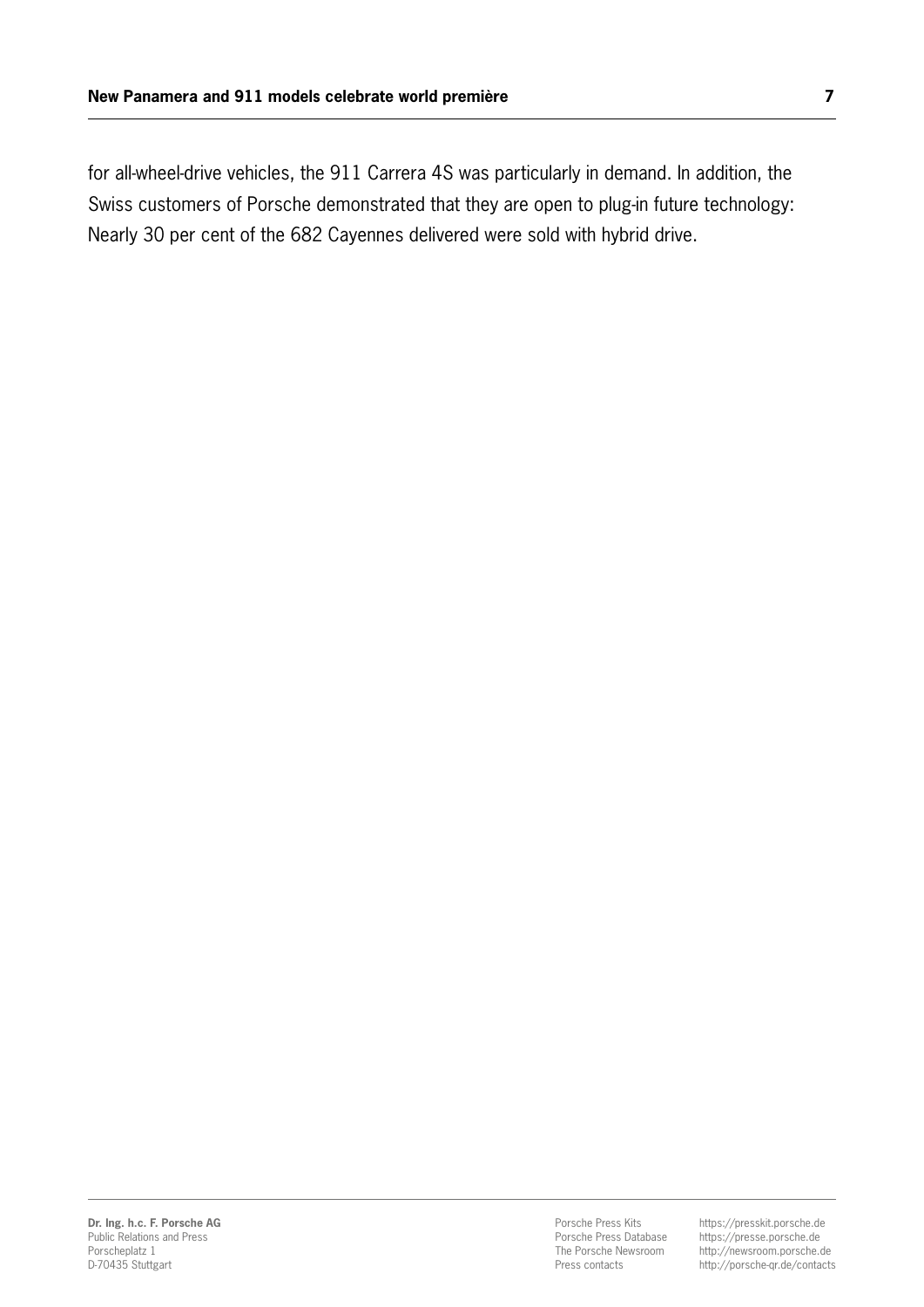# World première in Geneva: Sport Turismo expands the Panamera model line

Porsche is expanding the Panamera family with the addition of a new body version: The Panamera Sport Turismo is celebrating its world première at the Geneva Motor Show 2017, where five different versions will be on display: Panamera 4, Panamera 4S, Panamera 4S Diesel, Panamera 4 E-Hybrid and Panamera Turbo. Based on the successful sports saloon, the new version once again makes a profound statement in the luxury segment with its unmistakeable design. At the same time, the Sport Turismo, with up to 404 kW/550 hp, is more versatile than any other model in its class. With a large tailgate, low loading edge, increased luggage compartment volume and a 4+1 seating concept, the new Panamera model offers the perfect combination of everyday usability and maximum flexibility. *"For Porsche, the Panamera Sport Turismo is a step forwards into a new segment, but retains all of those values and attributes that are characteristic of Porsche"*, says Michael Mauer, Director of Style Porsche.

From a technological and design perspective, the Sport Turismo utilises all the innovations introduced with the brand new Panamera model line launched only last year. These include the digital Porsche Advanced Cockpit, pioneering assistance systems such as Porsche InnoDrive, including adaptive cruise control, chassis systems such as rear axle steering, the Porsche Dynamic Chassis Control (PDCC Sport) electronic roll stabilisation system and powerful powertrains. In addition, all Panamera Sport Turismo vehicles are equipped with Porsche Traction Management (PTM) – an active all-wheel drive system with electronically controlled multi-plate clutch – as standard. As for the S models, adaptive air suspension with three-chamber technology is also supplied as standard.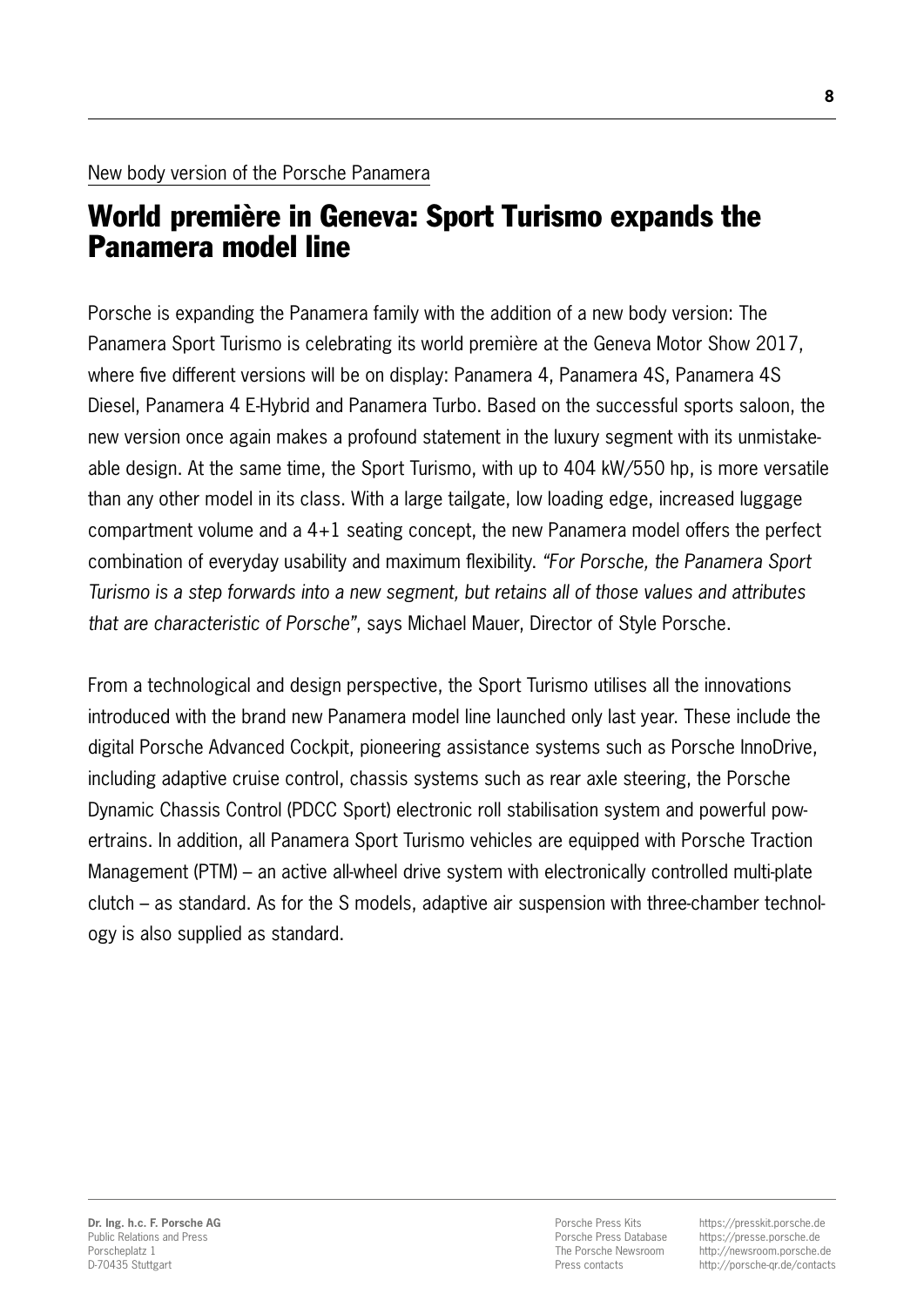# The design and concept of an all-round sportscar

Just like the coupé-style Panamera sports saloon, the Sport Turismo is characterised by its very dynamic proportions – a perfect reflection of the Porsche design DNA. The vehicle is 5,049 millimetres long, 1,428 millimetres high and 1,937 millimetres wide, while the large wheelbase spans 2,950 millimetres. The silhouette is further characterised by short body overhangs and large wheels measuring up to 21 inches.

Beginning from the B-pillars, that is, from the start of the rear doors, the Sport Turismo features a completely unique rear design. Above the pronounced shoulder, an elongated window line and equally long roof contour lend the vehicle its striking appearance. At the rear, the roof drops away much less dramatically than the window line, resulting in a prominent and distinctive D-pillar which transitions into the shoulder section in a coupé-like fashion.

# First adaptively extendible roof spoiler in the segment

At the top of the vehicle, the roof extends into an adaptive spoiler. The angle of the roof spoiler is set in three stages depending on the driving situation and selected vehicle settings, and generates an additional downforce of up to 50 kg on the rear axle. Up to a speed of 170 km/h, the aerodynamic guide element – a central system component of the Porsche Active Aerodynamics (PAA) – stays in its retracted position with an angle of minus seven degrees, which reduces drag and thus optimises fuel consumption.

Above 170 km/h, the roof spoiler automatically moves to the performance position with an angle of plus one degree, thereby increasing driving stability and lateral dynamics. When in the Sport and Sport Plus driving modes, the roof spoiler automatically moves to the performance position at speeds of 90 km/h upwards. PAA also provides active assistance by adapting the roof spoiler's angle of inclination to plus 26 degrees when the panoramic sliding roof is open at a speed of 90 km/h or above. In this case, the spoiler helps to minimise wind noise.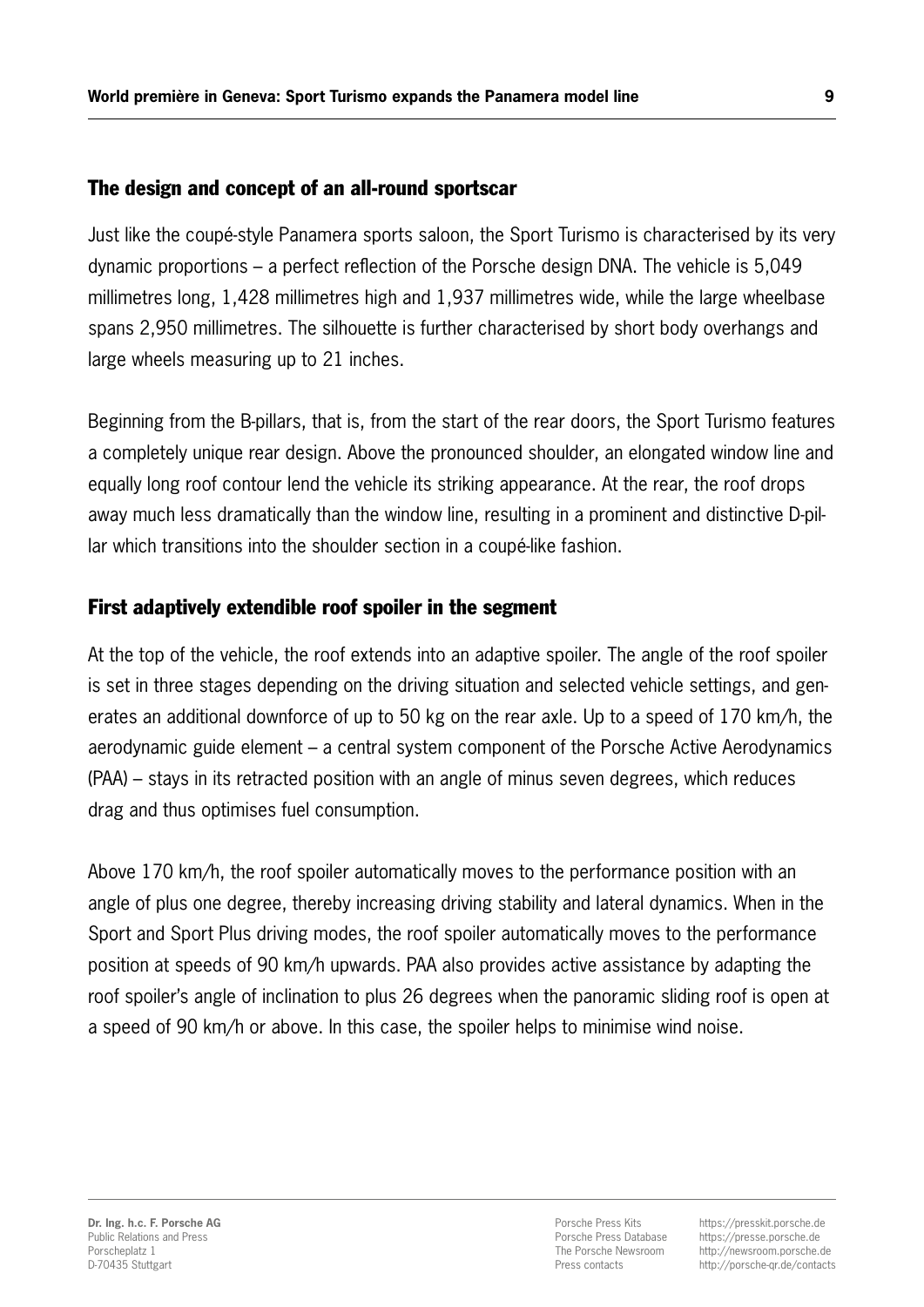# Three seats in redesigned rear

The new Sport Turismo is the first Panamera to feature three rear seats. The two outside seats take the form of individual seats – in keeping with the model line's claim for sporty performance with maximum passenger comfort – thereby producing a  $2+1$  configuration at the rear. As an option, the Panamera Sport Turismo is also available in a four-seat configuration with two electrically adjustable individual seats at the rear.

The raised roof line of the Sport Turismo allows for easier entry and exit at the rear of the vehicle and ensures greater head clearance. The usability of the luggage compartment benefits from the wide opening tailgate, which is electrically operated as standard, and a loading edge height of just 628 millimetres. Measured to the upper edge of the rear seats, the up to 520-litre storage capacity of the Sport Turismo (Panamera 4 E-Hybrid Sport Turismo: 425 litres) betters that of the sports saloon by 20 litres. When loaded up to roof level and with the rear seats folded down, the gains amount to around 50 litres. The backrests of the three rear seats can be folded down together or individually (in a 40:20:40 split) and are unlocked electrically from the luggage compartment. When all of the backrests are folded down, the loading floor is virtually level. In this case, the storage volume is expanded to up to 1,390 litres (Panamera 4 E-Hybrid Sport Turismo: 1,295 litres).

A luggage compartment management system is available on request for the Panamera Sport Turismo. Among other things, this variable system for secure transport includes two rails integrated in the loading floor, four lashing points and a luggage compartment partition net. An optional 230-V electrical socket can also be provided in the luggage compartment.

# Five engines at market launch

The Panamera Sport Turismo is available to order now. The European market launch is scheduled for October 7, 2017, with the other markets following in early November. The new Porsche will be available with five engines that are already used in the sports saloon. Prices in Germany start at EUR 97,557 for the Panamera 4 Sport Turismo (243 kW/330 hp), EUR 112,075 for the Panamera 4 E-Hybrid Sport Turismo (340 kW/462 hp system power), EUR 120,048 for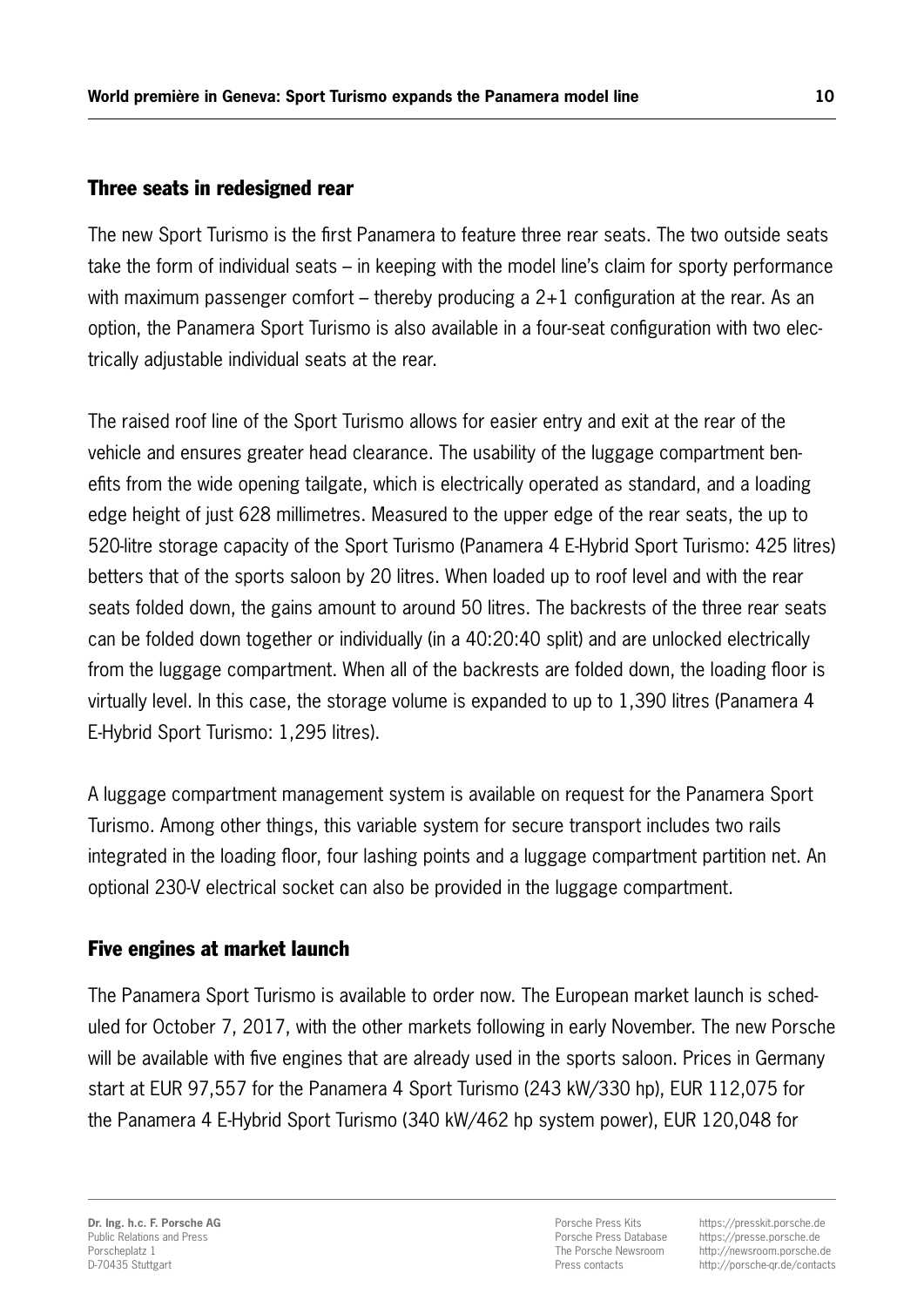the Panamera 4S Sport Turismo (324 kW/440 hp), EUR 123,975 for the Panamera 4S Diesel Sport Turismo (310 kW/422 hp) and EUR 158,604 for the Panamera Turbo Sport Turismo (404 kW/550 hp), all including VAT.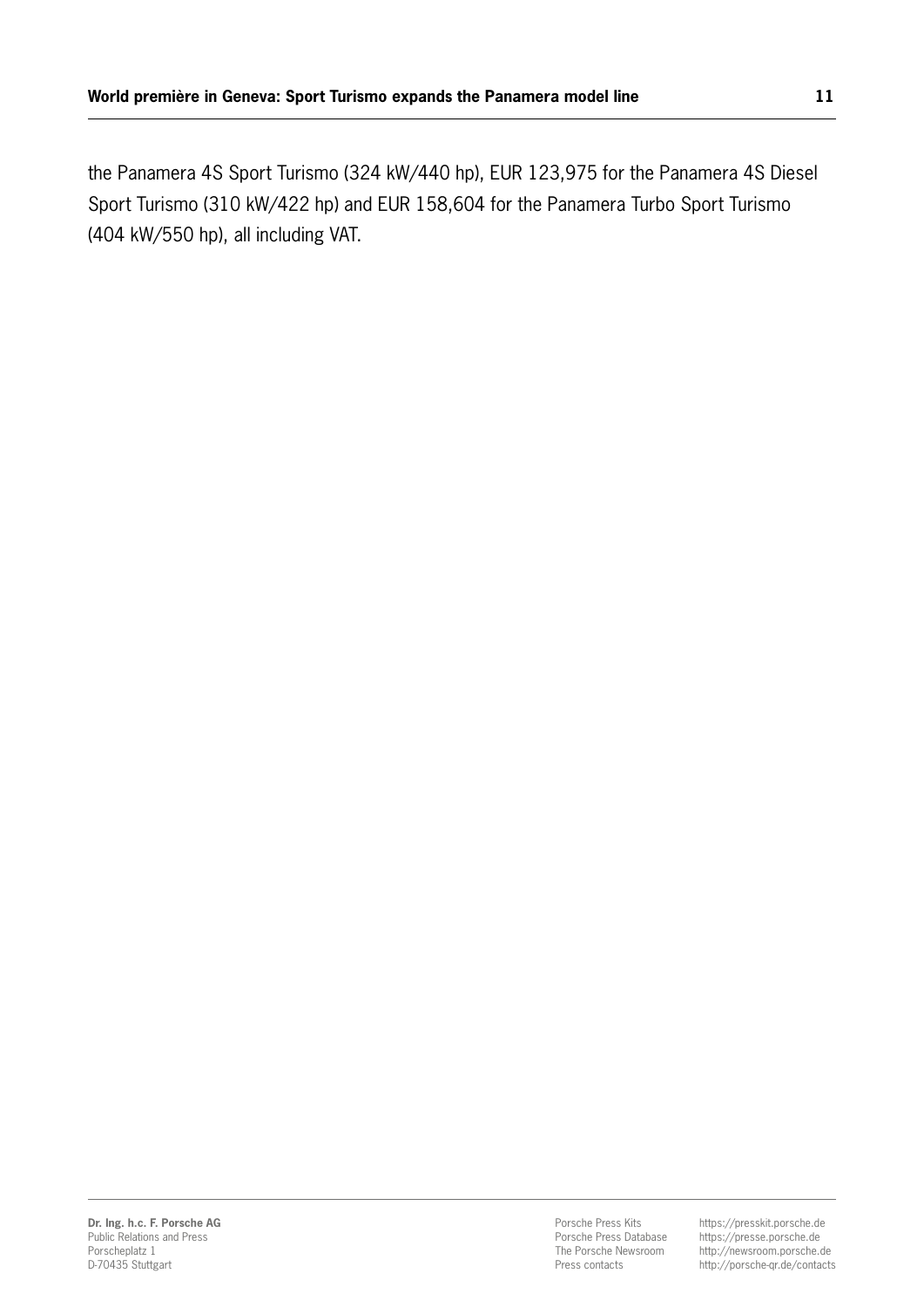# Second hybrid model of the Porsche Panamera launched

# Turbo S E-Hybrid becomes the strongest model in the Panamera line

Porsche continues to achieve high levels of performance over the long term. The new Panamera Turbo S E-Hybrid sees the sportscar manufacturer launch a plug-in hybrid model as the flagship of a model line for the first time. The four-litre V8 engine from the Panamera Turbo is combined with an electric motor, resulting in 500 kW/680 hp of system power and outstanding power delivery: Even when just above idle speed, the Panamera Turbo S E-Hybrid offers 850 Nm of torque. That means it accelerates from zero to 100 km/h in 3.4 seconds and reaches a top speed of 310 km/h. The boost strategy of the all-wheel drive Panamera comes from the 918 Spyder super sportscar. In the New European Driving Cycle, the average fuel consumption is 2.9 l/100 km, and the new flagship Panamera can drive on fully electric power for up to 50 kilometres. The Panamera Turbo S E-Hybrid underlines the high importance of electromobility to Porsche.

# Unique drive concept with V8 engine and electric motor

After the successful début of the Panamera 4 E-Hybrid, which uses a V6 engine together with an electric motor, Porsche is showing once again that hybrid technology has great performance potential. The new Panamera Turbo S E-Hybrid combines an electric motor (100 kW/136 hp) with a V8 engine (404 kW/550 hp). The decoupler installed in the Porsche hybrid module is actuated electromechanically by an electric clutch actuator (ECA), just like in the Panamera 4 E-Hybrid. The result is short response times and a high level of comfort. As in all other second-generation Panamera models, the fast-shifting Porsche Doppelkupplung (PDK) with eight gears is used to transmit the power to the standard adaptive all-wheel drive system Porsche Traction Management (PTM). The E-Performance drive accelerates the luxury saloon to 100 km/h in just 3.4 seconds and provides extraordinary tractive force at higher speeds. Combined with a top speed of 310 km/h, this means that the Porsche Panamera Turbo S E-Hybrid sets yet more benchmarks in its class. The Panamera Turbo S E-Hybrid comes with air suspension as standard and offers a unique balance in this segment: the comfort of a luxury saloon paired with the performance values of a sportscar.

Porsche Press Kits Porsche Press Database The Porsche Newsroom Press contacts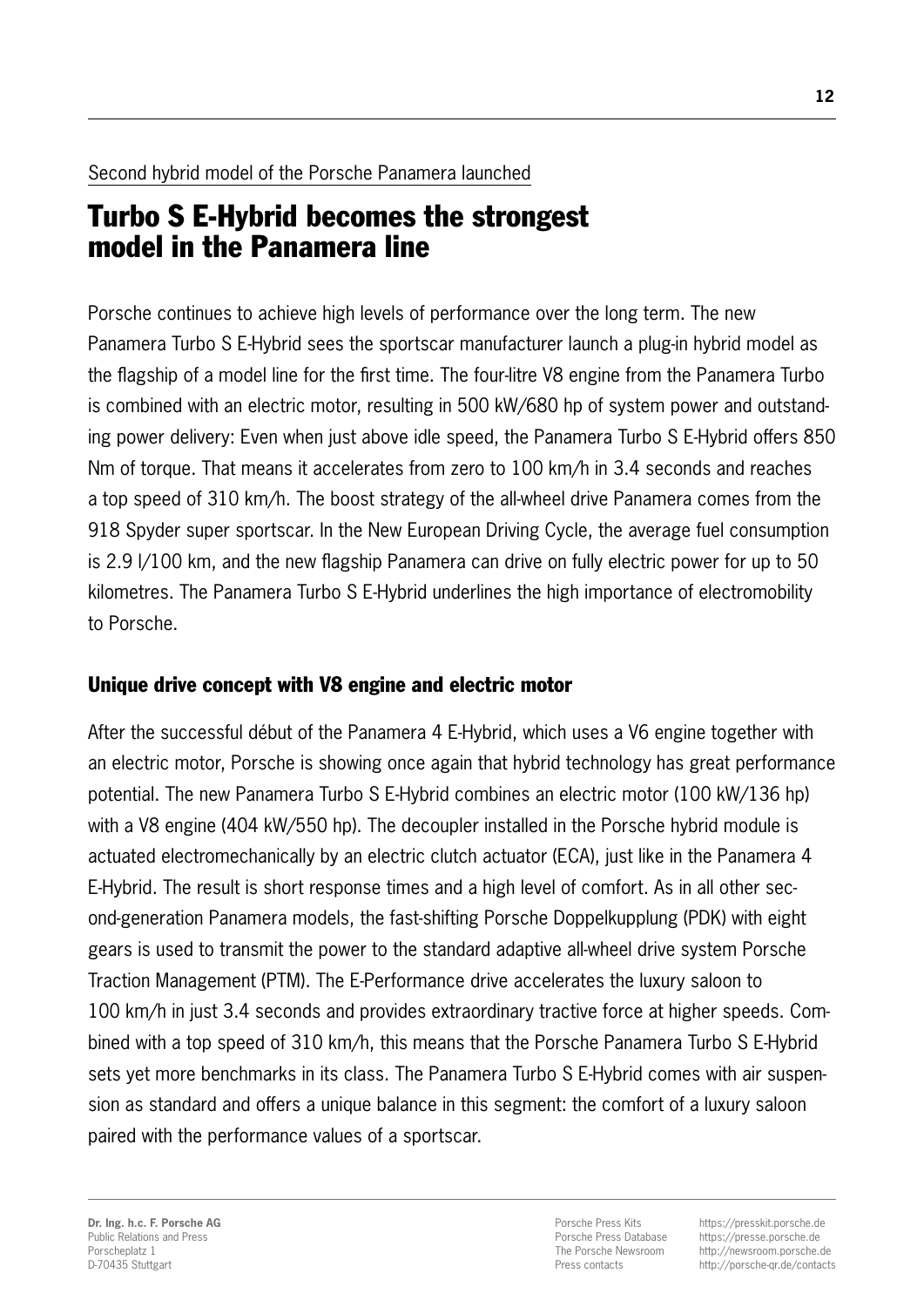The electric motor is supplied with power via a liquid-cooled lithium-ion battery with an energy capacity of 14.1 kWh. Within six hours, the high-voltage battery integrated in the rear is fully charged with 10 A via a 230-V connection. If the Panamera uses the optional 7.2-kW on-board charger and a 230-V connection with 32 A instead of the standard 3.6-kW charger, the battery is fully charged in just 2.4 hours. The charging process can also be started using a timer via Porsche Communication Management (PCM) or the Porsche Connect app (for smartphones and Apple Watch). Moreover, the Panamera Turbo S E-Hybrid is fitted with auxiliary air conditioning to cool or heat the passenger compartment even during charging.

# Three-way combination of sportscar performance, comfort on long trips and efficiency

Performance, comfort and efficiency form a perfect three-way combination: The Panamera Turbo S E-Hybrid starts in the purely electric "E-Power" mode as standard, and the four-door sportscar drives locally over a distance of up to 50 kilometres with zero emissions. When a specific pressure point is passed in the accelerator pedal, or when the battery charge level drops below a minimum value, the Panamera switches to "Hybrid Auto" mode, at which point the power of both engines is available. Consumption in the New European Driving Cycle (NEDC) for plug-in hybrid models amounts to 2.9 l/100 km for super-grade petrol (66 g/km of  $CO<sub>2</sub>$ ) and 16.2 kwh/100 km for electric power.

## Début with two wheelbases

The new flagship of the second Panamera generation will be launched in the European market in July 2017. Further markets will follow in the second half of 2017. The Panamera Turbo S E-Hybrid is celebrating its world première at the Geneva Motor Show (March 7 to 19, 2017). From the very beginning, the four-door Gran Turismo will also be offered in an Executive version, with a wheelbase extended by 150 millimetres.

As part of its standard equipment, the Panamera Turbo S E-Hybrid includes the Porsche Ceramic Composite Brake (PCCB), Porsche Dynamic Chassis Control Sport (PDCC Sport) including Porsche Torque Vectoring Plus (PTV Plus), Power Steering Plus and 21-inch alloy wheels in the 911 Turbo Design. The basic package also contains auxiliary air-conditioning,

Porsche Press Kits Porsche Press Database The Porsche Newsroom Press contacts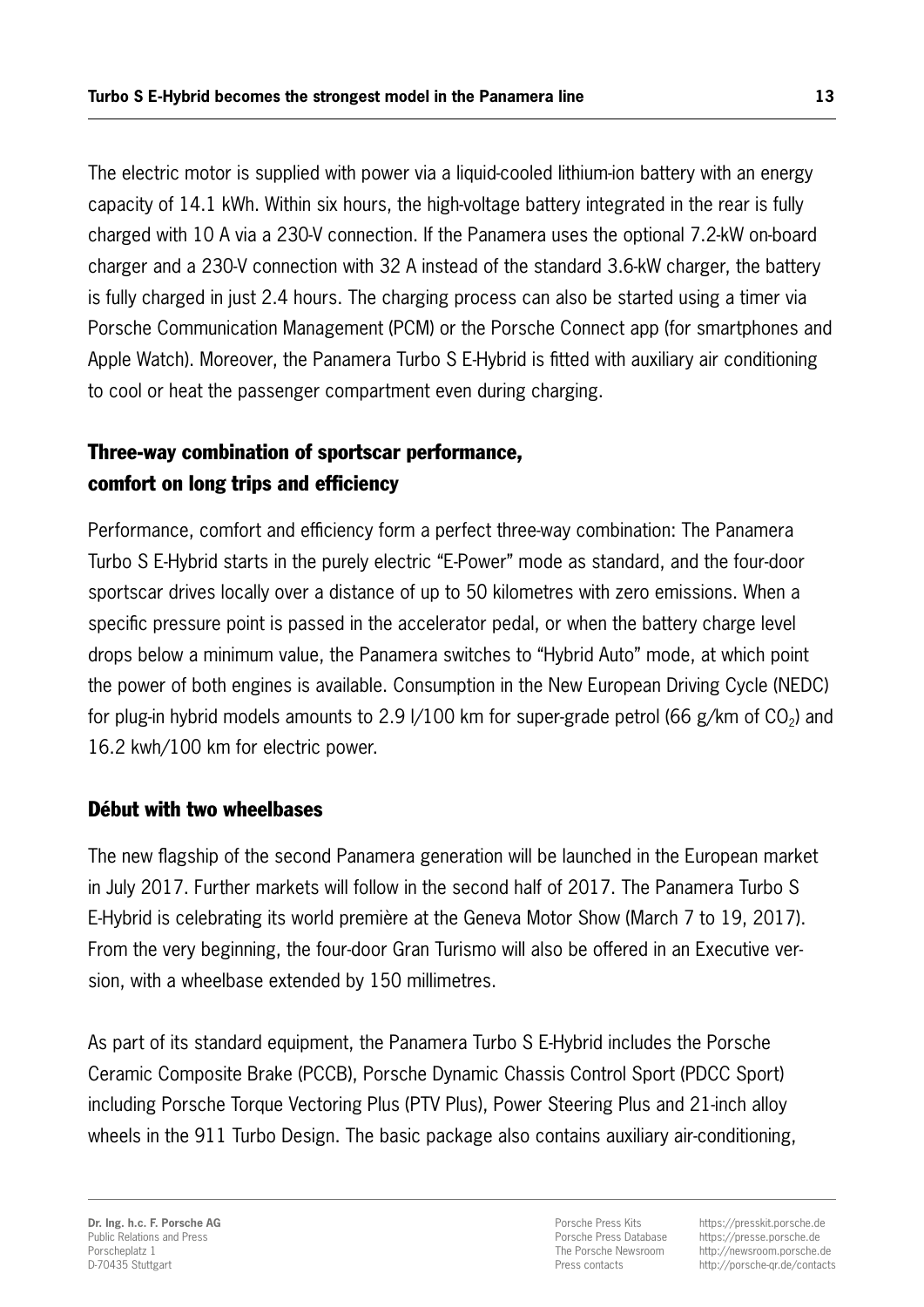adaptive aerodynamic elements and three-chamber air suspension including Porsche Active Suspension Management (PASM). The long version is equipped with rear axle steering as standard. In Germany, prices for the Panamera Turbo S E-Hybrid start at EUR 185,736 including VAT. For the Panamera Turbo S E-Hybrid Executive, prices start at EUR 199,183.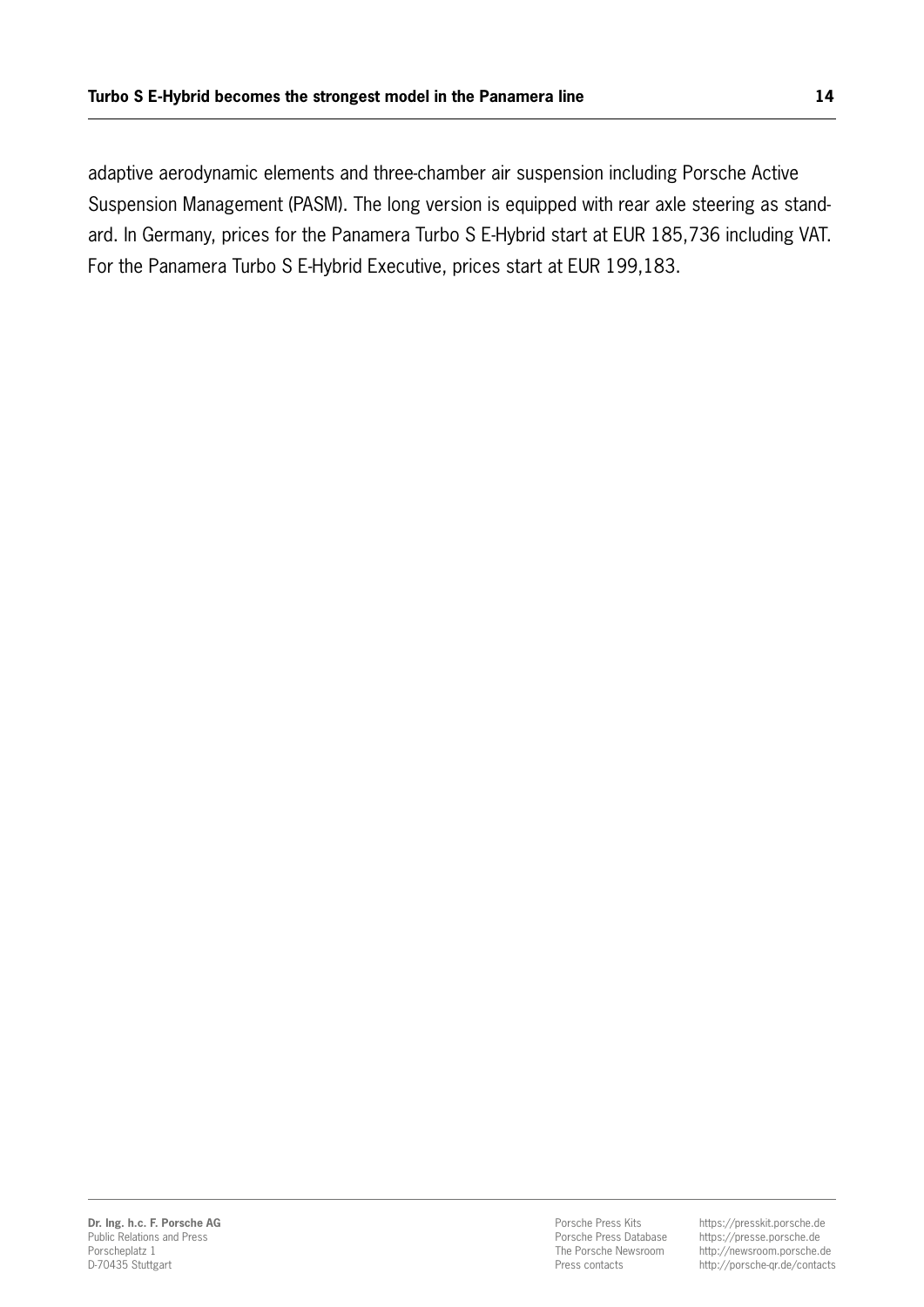More powerful naturally aspirated engine and chassis from motorsport

# A 911 for the road and track – the new Porsche 911 GT3

The Porsche 911 GT3 delivers motorsport-like performance, a systematic lightweight construction and an unfiltered driving experience. The new generation of the radical 911 is celebrating its world première at the 87th Geneva International Motor Show in 2017. It forms an even more intense connection between everyday driving and the racetrack. At the heart of the latest enhancement beats a four-litre flat engine. The high-revving naturally aspirated engine with 368 kW (500 hp) remains virtually unchanged from the thoroughbred 911 GT3 Cup racing car. The redesigned chassis with rear-axle steering and the systematic lightweight construction are specifically configured to convert the engine power into superior driving dynamics. Developed on the same test track and manufactured on the same production line as the racing cars, Porsche's motorsport technology has once again been incorporated into a road-approved sportscar.

The majority of Porsche GT drivers also like to take their sportscars for a spin on the racetrack, which is where the new 911 GT3 really comes into its own thanks to a weight-to-power ratio of 3.88 kg/kW (2.86 kg/hp). With seven-speed double-clutch transmission (PDK) as standard, which has been specifically tuned for use in the GT, the two-seater weighs in at 1,430 kg with a full fuel tank and can accelerate from 0 to 100 km/h in 3.4 seconds. It boasts a top speed of 318 km/h. For proponents of pure unadulterated driving, Porsche also offers the 911 GT3 with a six-speed sports manual gearbox. This allows the high-performance 911 to sprint from 0 to 100 km/h in 3.9 seconds and reach a top speed of 320 km/h.

# Fast on the corners, stable on the straights: Rigid chassis with rear-axle steering

The chassis of the new 911 GT3 benefits from Porsche's motor racing experience and its tuning has been reworked for even better driving dynamics. The new two-seater sits around 25 mm lower than the 911 Carrera S. In addition to the further refined basic design, the chassis also boasts superior handling characteristics, thanks in large part to the active rear-axle steering. Depending on the speed, it steers either in the opposite or the same direction as the front wheels, thereby improving the vehicle's agility and stability. The dynamic engine mounts and the rear differential lock also boost the car's driving dynamics.

Porsche Press Kits Porsche Press Database The Porsche Newsroom Press contacts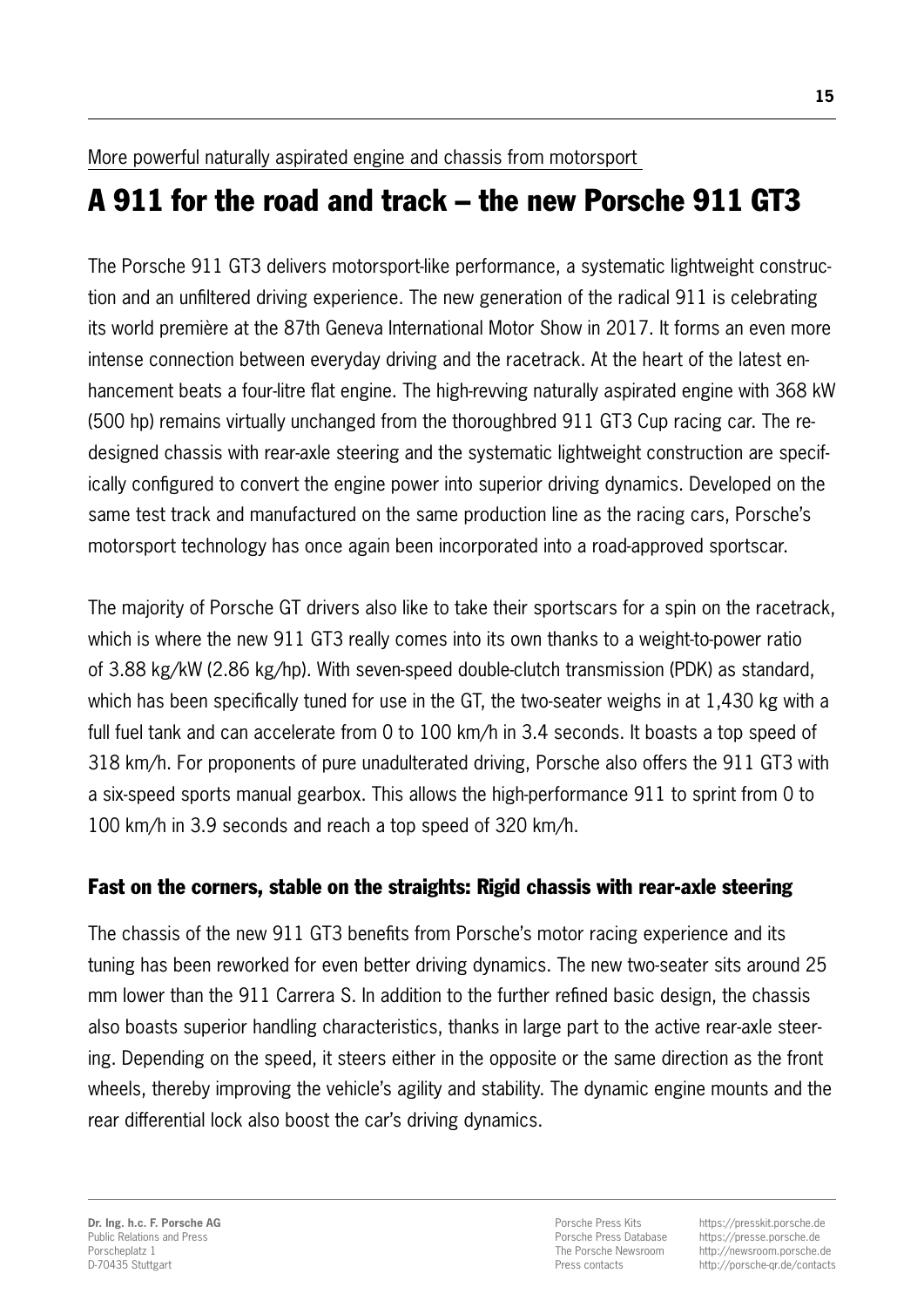When it comes to its appearance, the 911 GT3 leaves little doubt as to its purpose. The dominant carbon rear wing emphasises the fact that the sportscar's form is determined by aerodynamics. The lightweight front end and front spoiler have been optimised for a better airflow. The aerodynamic enhancement is also evident on the lightweight rear end with exhaust air openings and on the new diffusor.

## Interior: Experience centre for exceptional driving dynamics

The interior of the new high-performance sportscar is tailored for maximum driving experience. The GT sports steering wheel with a diameter of 360 mm originates from the 918 Spyder. Both the driver and passenger experience the dynamics in Porsche Sports seats Plus with enhanced seat side bolsters and mechanical fore/aft adjustment. The seat height and backrests are adjusted electronically. As the 911 GT3 is traditionally a two-seater, the seat pans in the rear are covered.

Porsche offers three additional seat variants for the 911 GT3: The adaptive Sports seats Plus boast electrical adjustment of all seat functions (18-way). The second option is sports bucket seats with folding backrest, integrated thorax airbag and manual fore/aft adjustment. And the third variant is full bucket seats made from light carbon fibre-reinforced plastic in carbon-weave finish.

# Porsche Track Precision app as standard

In addition to Porsche Communication Management (PCM) including an online navigation module with real-time traffic information, the standard equipment also includes the Connect Plus module and the Porsche Track Precision app. The app enables 911 GT3 drivers to display, record and analyse detailed driving data on their smartphone.

## Market launch and prices

The 911 GT3 is available to order now. It will be launched in Germany from mid-June. Prices for the new high-performance 911 start at 152,416 euro, including VAT and country-specific equipment.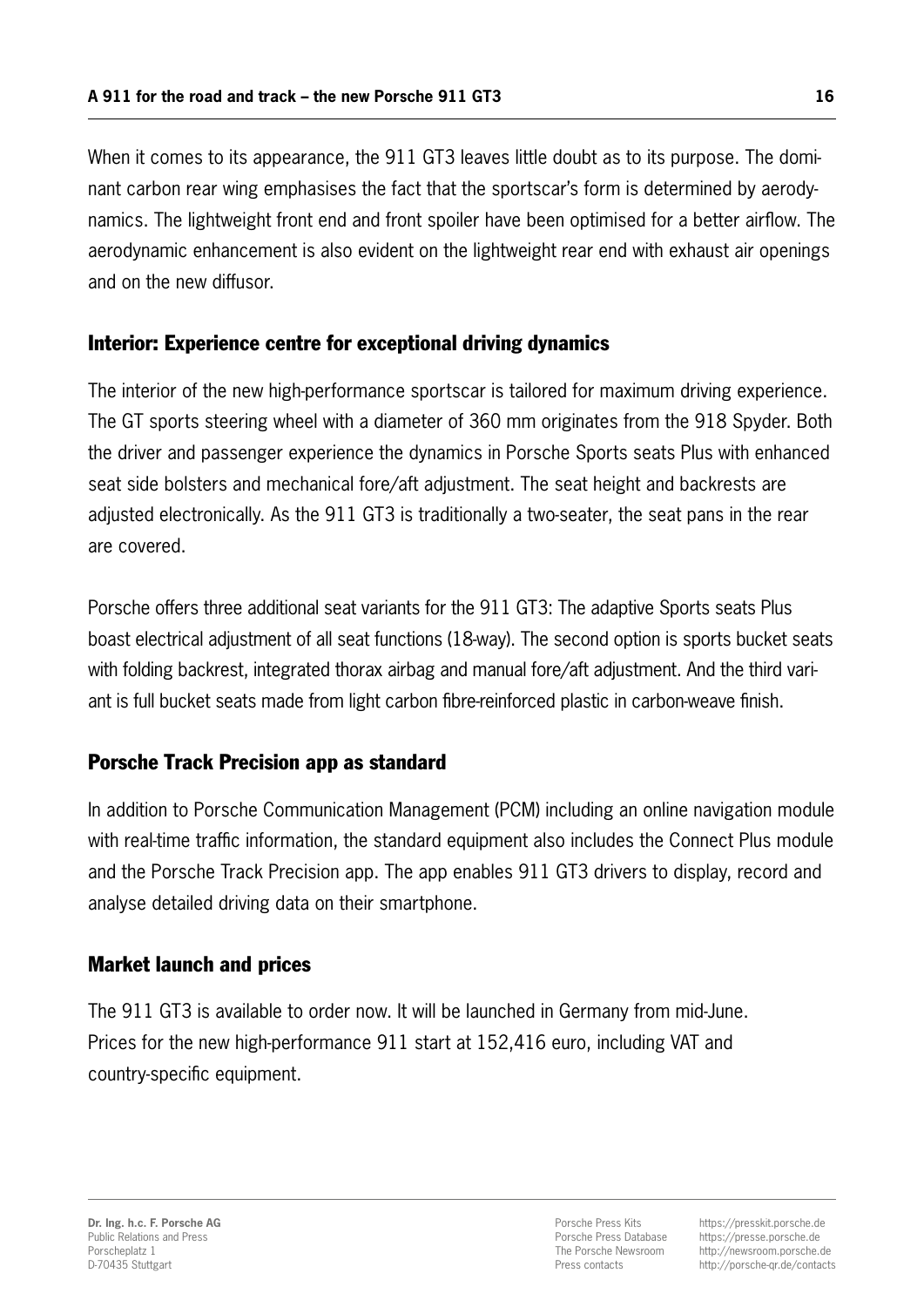# A sporty new addition to the Porsche 911 family

# Dynamic, comfortable and efficient – the new Porsche 911 GTS models

Porsche is expanding the 911 product line with the GTS models. From March 2017, a total of five variants will be available in Germany:

the 911 Carrera GTS with rear-wheel drive, the 911 Carrera 4 GTS with all-wheel drive – both of the above available as a Coupé and Cabriolet – and the 911 Targa 4 GTS with all-wheel drive. A newly developed turbocharger for 3.0-litre six-cylinder flat engine increases power to 331 kW (450 PS). The engine delivers 22 kW (30 hp) more than the 911 Carrera S and 15 kW (20 hp) more than the corresponding GTS predecessor model with naturally aspirated engine. All variants are available with a manual seven-gear transmission or optional Porsche Doppelkupplung (PDK).

# More power for more performance

The maximum torque of 550 Nm provides even better acceleration and elasticity figures. The torque is available between 2150 and 5000 rpm. Porsche Active Suspension Management (PASM) is included as standard on all GTS models. The GTS Coupés feature the PASM sports chassis, which lowers the body by ten millimetres. The fastest sprinter in the family is the 911 Carrera 4 GTS Coupé: With Porsche Doppelkupplung (PDK) and the Sport Chrono Package as standard, it races from zero to 100 km/h in 3.6 seconds. All GTS models feature a top speed in excess of 300 km/h. The front-runner at 312 km/h is the Coupé with manual transmission and rear-wheel drive.

Despite the increase in performance, the GTS remains efficient – the 911 Carrera GTS with PDK, for example, consumes only 8.3 l/100 km according to the NEDC. This corresponds to  $CO<sub>2</sub>$  emissions of 188 g/km.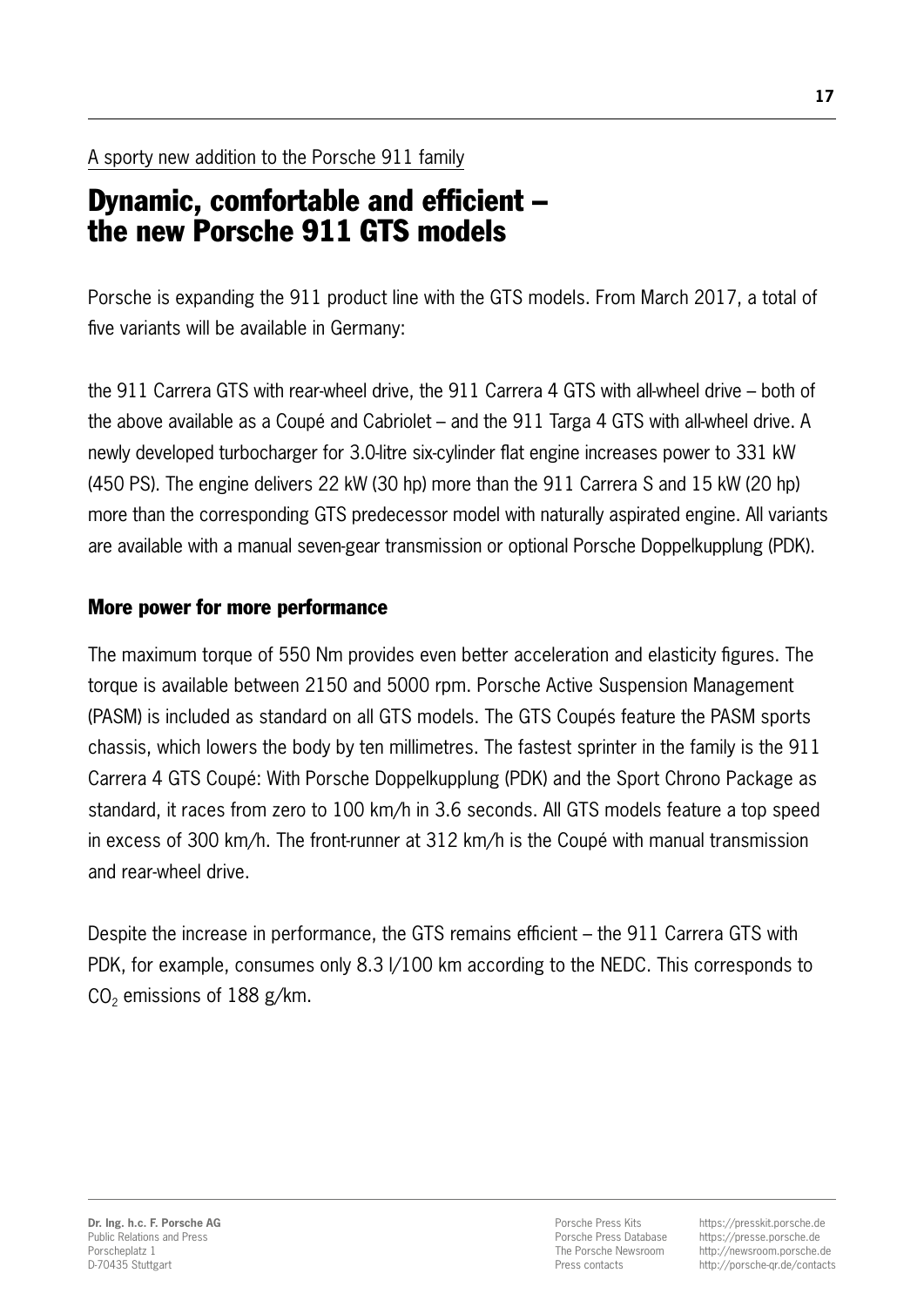## Typical GTS: Numerous black elements both inside and out

The GTS models stand out within the 911 model line not only in terms of technology, but also in their visual design: All of the vehicles are based on the wide all-wheel-drive chassis, which measures 1852 mm even on the rear-wheel-drive models. The new Sport Design front apron emphasises the sporty character. The front end is aerodynamically optimised. A low front spoiler and increased rear spoiler extension height further reduce the lift forces on the front and rear axle compared to the Carrera S models. On the rear, the GTS is unmistakeable: smoked tail lights, silk-gloss black air intake grille and central black twin tailpipes of the sports exhaust system, which is included as standard. A new black trim strip between the tail lights characterises the rear-wheel-drive models. The light strip is reserved for the all-wheel-drive models. Sport Design exterior mirrors, 20-inch wheels with central locking device painted in silk-gloss black, plus GTS logos on the doors complete the side view. The characteristic Targa bar, which is supplied in black for the first time on the GTS, also lends the 911 Targa a particularly distinctive look.

# New Porsche Track Precision app and high-quality equipment

GTS genes also shape the interior. The stopwatch of the Sport Chrono Package is integrated as a central component of the dashboard. The Porsche Track Precision app has been further enhanced specially to coincide with the market launch of the GTS models. Its features include automatic recording, detailed display and analysis of driving data on a smartphone. GTS passengers sit on Alcantara seats with a new stitching pattern. The Sports seats Plus with GTS logos on the headrests can be adjusted in 4-ways electrically and provide increased lateral support and comfort. Other features include brushed, black anodised aluminium trim strips on the instrument cluster as well as a high proportion of Alcantara, which can be found on the steering wheel rim, centre console and armrests, for example.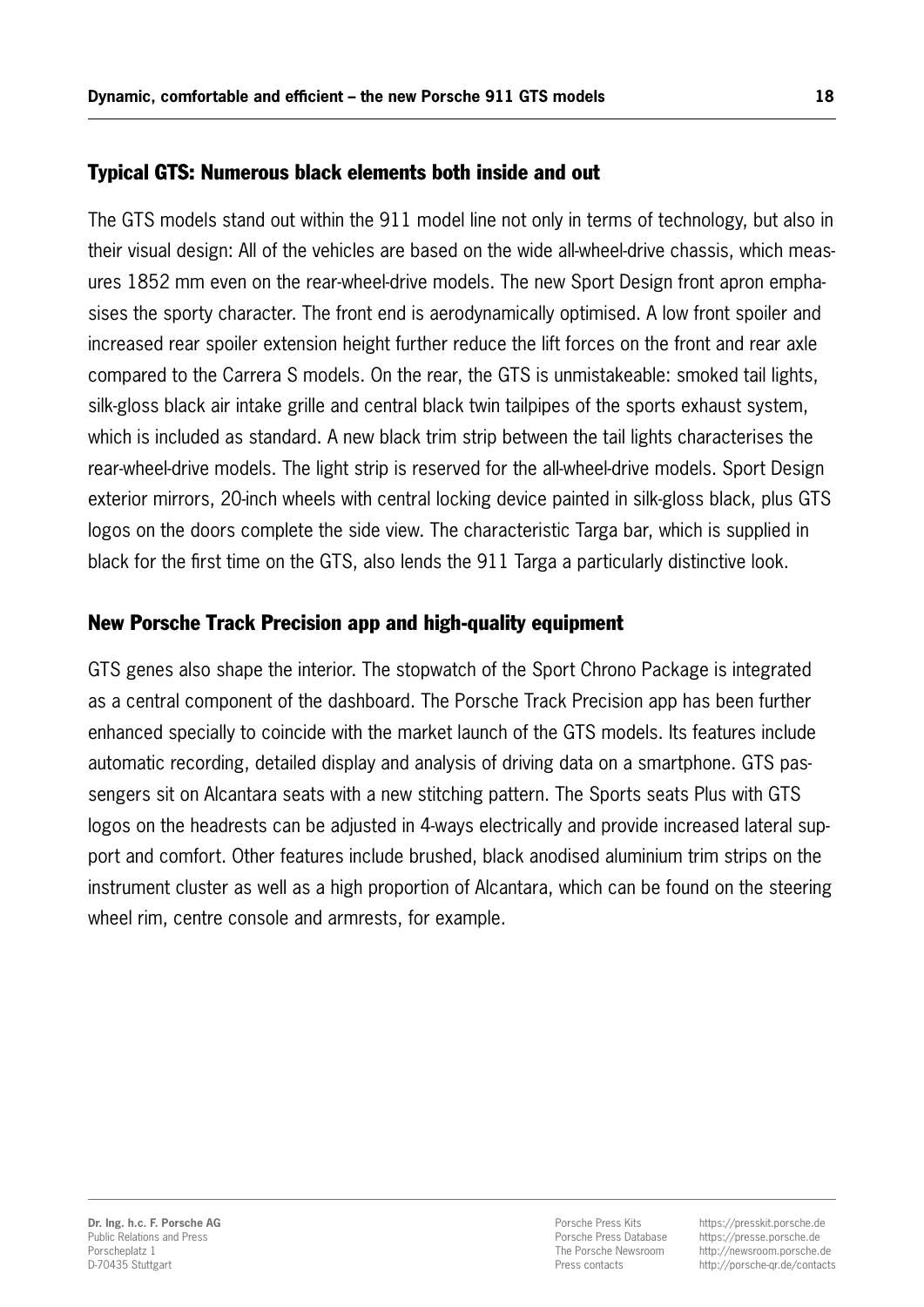# Fuel consumption and emissions

911 GT3: combined fuel consumption 12.9–12.7 I/100 km; CO2 emissions 290−288 g/km

911 Carrera GTS: combined fuel consumption 9.4–8.3 l/100 km; CO<sub>2</sub> emissions 212−188 g/km

911 Carrera GTS Cabriolet: combined fuel consumption 9.4–8.4 l/100 km; CO<sub>2</sub> emissions 214−190 g/km

911 Carrera 4 GTS: combined fuel consumption 9.5-8.5 l/100 km; CO<sub>2</sub> emissions 216−192 g/km

911 Carrera 4 GTS Cabriolet: combined fuel consumption 9.7–8.7 l/100 km; CO2 emissions 220−196 g/km

911 Targa 4 GTS: combined fuel consumption 9.7–8.7 l/100 km; CO2 emissions 220−196 g/km

911 Carrera 4S: combined fuel consumption 9.0–7.9 l/100 km; CO2 emissions 208−180 g/km

Panamera Turbo\*: combined fuel consumption 9.4–9.3 l/100 km; CO2 emissions 214−212 g/km

Panamera Turbo S E-Hybrid: combined fuel consumption 2.9 I/100 km; combined energy consumption 16.2 kWh/100 km;  $CO<sub>2</sub>$  emissions 66 g/km

Panamera Turbo S E-Hybrid Executive: combined fuel consumption 2.9 I/100 km; combined energy consumption 16.2 kWh/100 km;  $CO<sub>2</sub>$  emissions 66 g/km